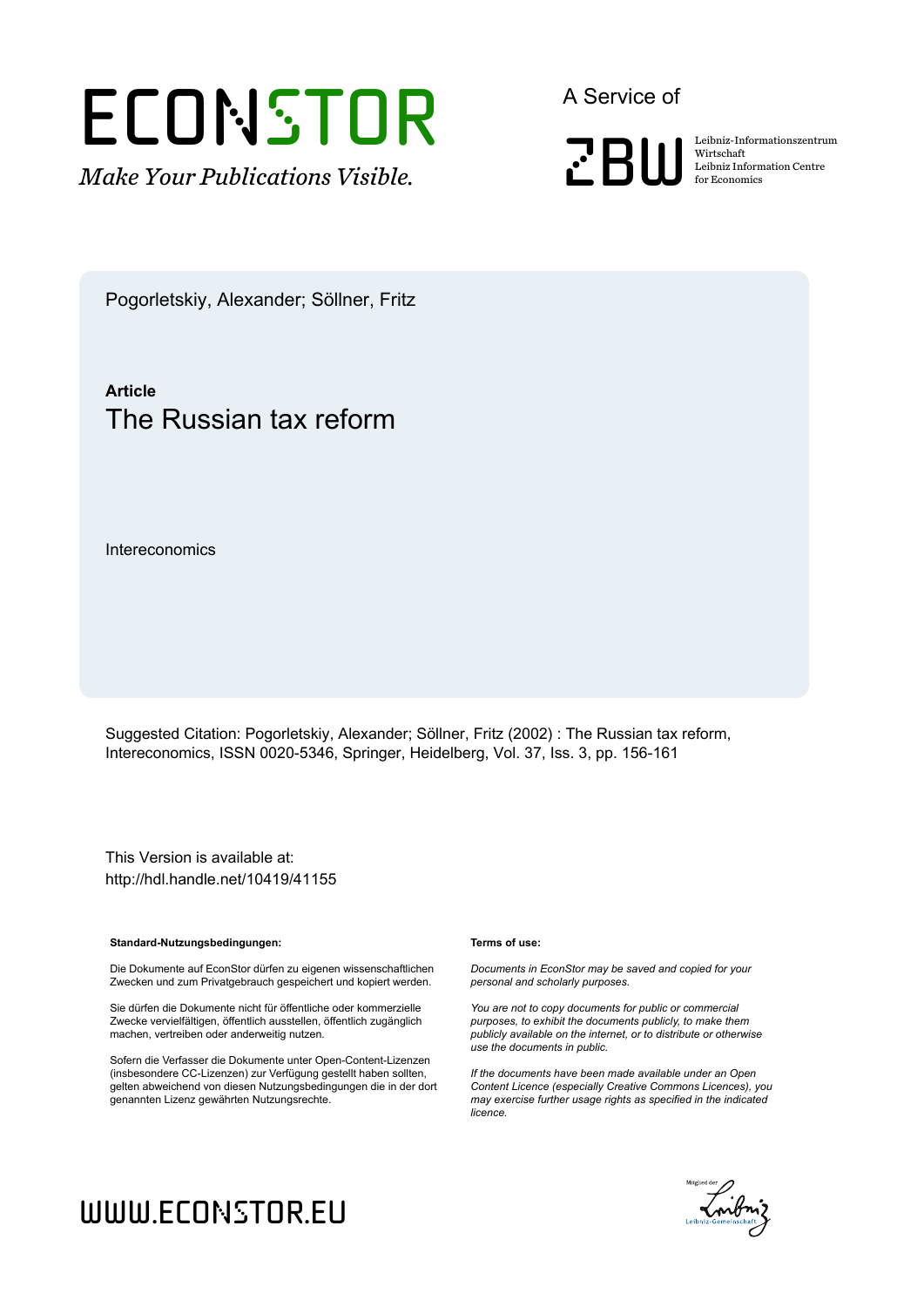Alexander Pogorletskiy\* and Fritz Söllner\*\*

## **The Russian Tax Reform**

In the years 2000 and 2001 the Russian parliament passed tax laws which revolutionised the tax system. The laws on both direct and indirect taxes were substantially altered - with the result that Russia today has a modern and internationally competitive tax system which may even serve as a model for tax reform in the industrialised countries of the West. The following article describes the old tax system, its evolution and its economic effects, outlines the main features of the new system, gives examples for the positive effects it has already had and, finally, makes some propositions for further reform.

Before the recent reforms, i.e. before December 31,<br>2000, the rough outlines of the Russian tax sys-2000, the rough outlines of the Russian tax system were as follows:<sup>1</sup>

- Individual income was taxed progressively with (marginal) rates of 12%, 20% and 30%. There were several deductions (e.g. a standard deduction and deductions for children) and, in addition, numerous exemptions. In particular, interest from government securities was not taxed at all and other interest income was only taxed (at a fixed rate of 15%) if the respective interest rate was above the Central Bank refinancing rate (this special taxation of "excessive" interest was introduced to prevent the widespread evasion of social security taxes; see below).
- Business profits were subject to a tax of up to 30% (the tax rate of banks and other financial companies could reach 38%). This tax applies, in principle, to the profit of all companies registered under Russian law - not just joint-stock companies or limited liability companies but also partnerships.<sup>2</sup> The profit tax had a fixed and a variable portion: the revenue of the former (11 % of taxable profits) went to the federal budget whereas that of the latter (up to 19% of taxable income; for banks and other financial companies this rate was, at the maximum, 27%) went to regional budgets. Insofar as regional authorities chose not to apply the maximum rate (19% or 27%), the total profit tax rate was below 30% (38%). There were some highly unusual restrictions for the deduction of costs from the tax base.<sup>3</sup> Dividends received were excluded from the tax base and subject to a 15% withholding tax (this tax applies to  $-$  both individual and corporate - foreign shareholders too).
- The social security system was financed by four different payroll taxes the proceeds of which went

to the pension fund, the unemployment fund, the medical insurance fund and the social insurance fund respectively. These taxes summed up to (at least) 38.7% of the payroll and had to be paid by the employers (depending on occupational risk, this rate could go up to 49.2%); in addition, employees had to contribute 1% of their salaries to the pension fund.<sup>4</sup>

- 1 The federal government also levies a VAT (the regular rate is 20% and the reduced rate  $-$  for, e.g., certain foodstuffs - is 10%; in addition, there were numerous privileges and exemptions), some excise taxes (on goods like alcohol, tobacco, oil and natural gas) and duties and the infamous "road user's tax" (a kind of sales tax with a rate of 2.5% whose proceeds went to regional budgets).<sup>5</sup>
- 1 Among regional taxes, the most important are a sales tax (with a rate of up to 5%) and a business property tax.

Associate Professor, Faculty of Economics, St. Petersburg State University, Russia.

<sup>&</sup>quot; Professor of Public Finance, Faculty of Economics, llmenau Technical University, Germany.

<sup>1</sup> For details on Russian taxation see e.g. the websites of Conseco (a provider of information on business, corporate and tax law; http://www.conseco.ru/eng/), of the Ministry of Finance (http:// www.minfin.ru) and of the Ministry of Taxation (http://www.nalog.ru).

<sup>&</sup>lt;sup>2</sup> The exact name of the profit tax is "tax on the profit of organisations". The profits of natural persons conducting business are subject to the income tax. These individual entrepreneurs and small companies (with no more than 15 employees) can opt for a simplified system of taxation.

<sup>&</sup>lt;sup>3</sup> For example, advertising and insurance costs were deductible only within narrow limits and the carry-over of losses was very restricted.

<sup>4</sup> In order to evade these taxes, part of the wage is often reclassified, especially as interest income: employees get a (cheap) loan and they immediately deposit this sum for which they earn a high interest rate (sometimes several hundred per cent). The difference between the interest they receive and the interest they pay is their unofficial wage on which no social security taxes are paid (this method was particularly attractive when interest income was not taxed at all). The use of this stratagem is facilitated by the fact that Russian firms are, for a considerable part, organised in financial-industrial groups to which banks and other financial companies belong (see, e.g., E.C. Perotti , G. Stanislav : Red Barons or Robber Barons? Governance and Investment in Russian Financial-Industrial Groups, in: European Economic Review, Vol. 45, 2001, pp. 1601 -1617).

<sup>5</sup> Russia is the only major country where a VAT and sales taxes coexist!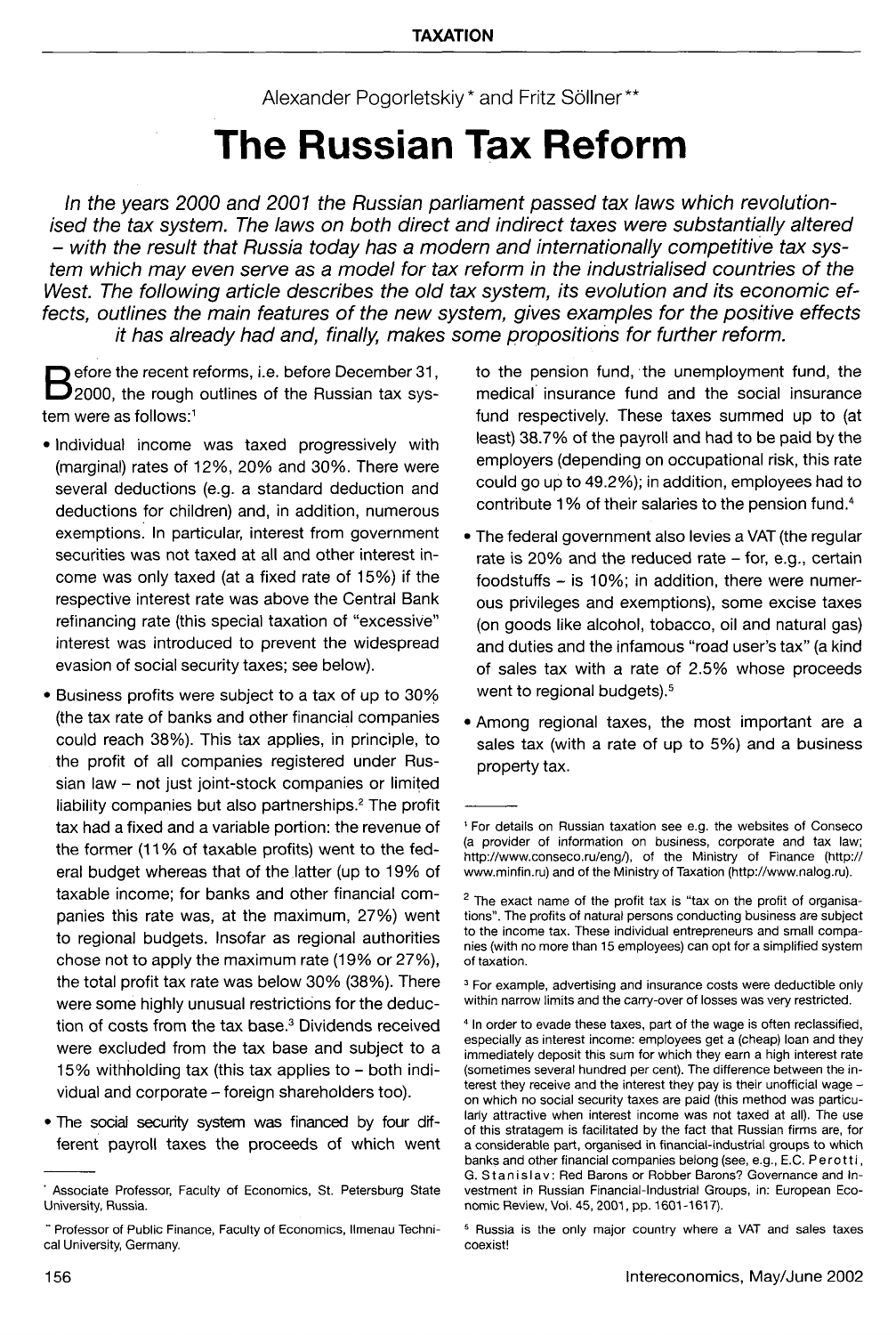• Finally, there also exist local taxes such as a personal property tax, a gift and inheritance tax, the "municipal housing tax" (yet another sales tax!) and several special duties.

It was the regional and local taxes which contributed most to the enormous number of taxes in Russia (about 200, of which about 80 are actually raised) - and thus made the Russian tax system one of the most complex in the world.<sup>6</sup>

#### **The Evolution of Taxation In Russia**

When Russia established a tax system suitable for a market economy in 1992, the tax systems of Western countries provided some guidance: Western Europe was the model for the tax structure whereas tax rates were set according to the US example. Therefore, the Russian tax system has both European and American elements: an example of the former is the existence of a value-added tax (VAT) while the latter are represented best by the rates of income taxation (which go up to 30%).

The introduction of this tax system is a good example of what went wrong with economic reform in Russia. After more than 70 years of command economy, a market economy was to be established fast. With the help and advice of Western experts the Russians went about transforming the formal institutions of taxation, the tax laws. But that transformation suffered from two defects: on the one hand, the new tax laws fell short of what was necessary in that they retained many features of the old planned-economy  $tax$  system  $-$  such as the extremely broad base (i.e. the minimal deduction possibilities) of the profit tax which, therefore, differed from the old Soviet tax on the gross revenue of enterprises more in name than in substance.<sup>7</sup> Due to that feature, firms were overburdened by a profit tax whose effective rates were - because of the limits on cost deductibility - considerably higher than the nominal rates. On the other hand, the new laws went too far because they were written without paying much attention to the informal institutions: the behavioural norms and the expectations formed during the decades of the command economy.<sup>8</sup> The law makers did not take

into account the high level of mistrust towards government and bureaucracy, the importance of barter transactions and, above all, the lack of experience with the tax system of a market economy on the part of both the tax payers and the fiscal authorities. The latter problem was exacerbated by a misguided fiscal federalism which led to the aforementioned multiplication of taxes. "The myriad of tax stipulations are richly contradictory, which makes them almost impossible to implement. Adding to the confusion, many regulations are changed quarterly."<sup>9</sup>

Of course, under these circumstances the tax administration could not but fail - especially with an organisation and systems and procedures which were (and still are) quite ineffective.<sup>10</sup> As a consequence, tax liabilities have often been negotiated rather than determined by law. To make matters still worse, tax authorities were allowed to impose highly punitive penalties which often bear no relationship to the actual tax liability or the seriousness of the offence. Because of this administrative leeway (and the poor salaries of most tax officers) corruption flourished.

Such a tax policy is harmful under the best of circumstances - much more so in a period of transformation and structural change when business investments are, at the same time, very risky and very important for economic recovery. "According to both Russian and foreign businessmen, the instability and discrepancies within the Russian tax system are among the most important problems hindering their activities."<sup>11</sup> Government coffers also suffered: it is estimated that in the 1990s only between 60% and 70% of taxes due were actually collected; in the case of the individual income tax this percentage even drops to about 40%.<sup>12</sup> Accordingly, the general government revenue (as a percentage of GDP) fell from 35.5% in 1993 to 28.4% in 1998.<sup>13</sup> The low tax revenue led, on the one hand, to an increase in the budget deficit and, on the other, to deficiencies in the provision of public goods and

<sup>&</sup>lt;sup>6</sup> R. Götz: Die große Steuerreform in Russland, Aktuelle Analysen des Bundesinstituts **fur** ostwissenschaftliche und internationale Studien, No. 28, 1997, p. 3; T. Popova, M. Tekoniemi: Challenges to Reforming Russia's Tax System, in: Review of Economies in Transition, No. 1,1998, pp. 13-30, here p. 14.

<sup>7</sup> T. Popova, M.Tekoniemi, op. cit, p. 16.

<sup>&</sup>lt;sup>8</sup> R. Grinberg: Institutional Failures of Market Transformation of the Russian Economy, pp. 95-97, in: P.J.J. Welfens, E. Gavrilenkov (eds.): Restructuring, Stabilizing and Modernizing the New Russia, Berlin 2000, Springer, pp. 89-100.

<sup>9</sup> T. Popova, M.Tekoniemi, op. cit., p. 14.

<sup>&</sup>lt;sup>10</sup> See, e.g., L. Ebrill, O. Havrylyshyn: Tax Reform in the Baltics, Russia, and Other Countries of the Former Soviet Union, IMF Occasional Paper No. 182, 1999, pp. 10-14; R. Gotz , op. cit., p. 2; M. Levin, G. Satarov : Corruption and Institutions in Russia, in: European Journal of Political Economy, Vol. 16, 2000, pp. 113-132.

<sup>11</sup> T. Popova, M.Tekoniemi, op. cit., p. 14.

<sup>12</sup> E. Egorova, Y. Petrov: A Comparative Study of Taxation In Foreign Countries and the Reform of the Russian Tax System, in: Economic Systems, Vol. 21, No. 4, 1997, pp. 360-364, here p. 362; E. Gavrilenkov: Permanent Crisis in Russia: Selected Problems of Macroeconomic Performance, p. 459, in: P.J.J. Welfens , E. Gavrilenkov (eds.), op. cit., pp. 441-462; T. Popova, M. Tekoniemi, op. cit., p. 14.

<sup>13</sup> L. Ebrill, O. Havrylyshyn , op. cit., p. 3.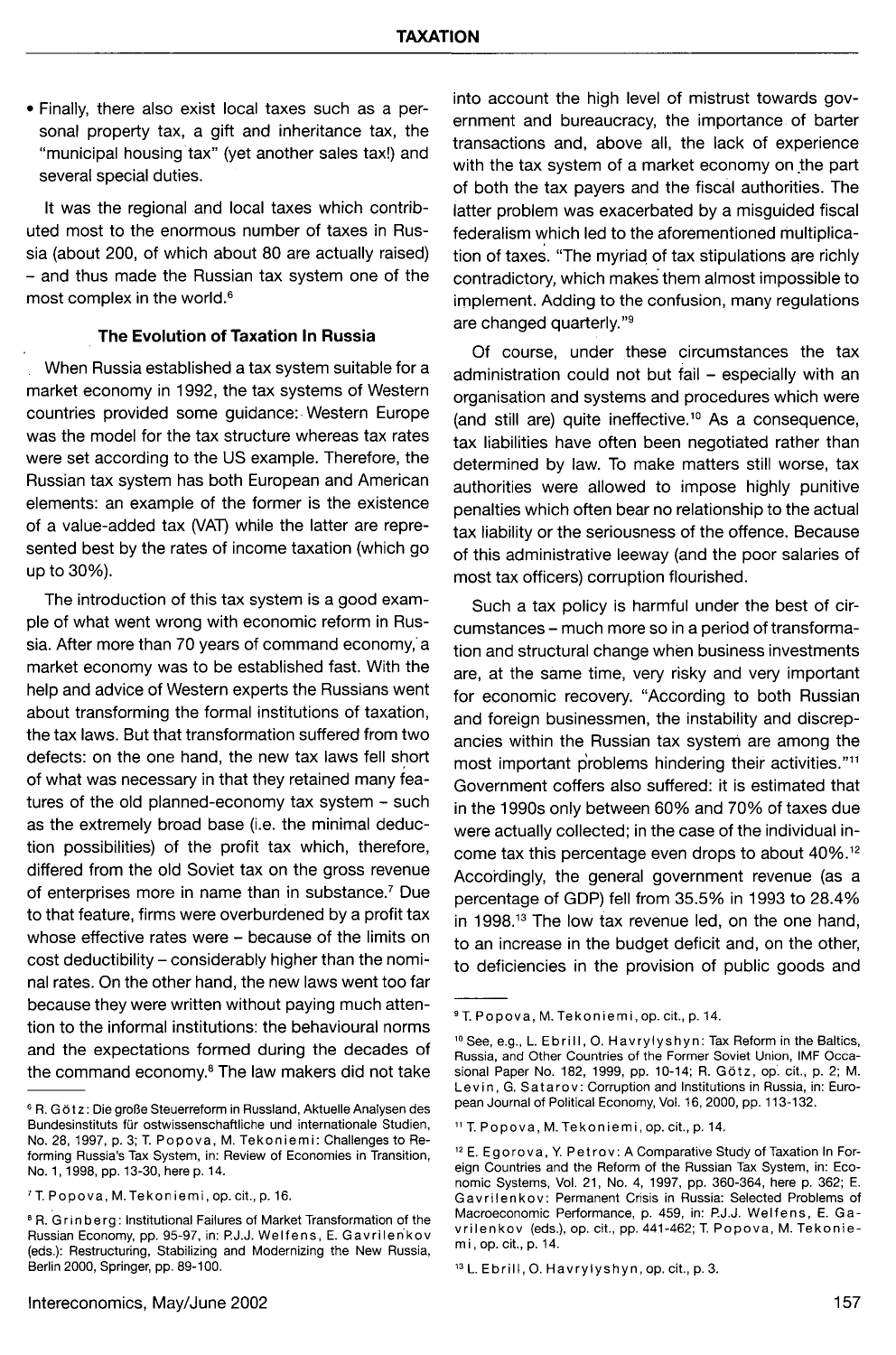arrears in the payment of wages and pensions – with negative consequences for the reputation of government and the willingness of citizens to pay taxes.

Serious mistakes were made not only in the field of tax policy but in economic policy in general.<sup>14</sup> Not surprisingly, the economic situation did not improve substantially. On the contrary, investment remained low, barter transactions and the shadow economy even grew in importance and corruption, capital flight and tax evasion rose to record levels. The government under President Yeltsin having been politically weak, the necessary fundamental reforms could not be carried out against the resistance of vested interests and a hostile parliament. Instead, a patchwork of shortsighted, half-hearted and uncoordinated measures to tackle problems as they arose and one at a time was resorted to.<sup>15</sup> In the field of tax policy, attempts to fundamentally reform the tax system came to nothing - or, at least, to not much: the monumental task of creating a whole new tax code was confronted and the first part of the new tax code was introduced in July 1998 and became effective on January 1,1999. It contains general principles of taxation, procedural rules, classifications of taxes etc. and, in a way, prepared the ground for the "real" reforms of the Putin era. But it did not change taxation materially. And plans, inter alia, to abolish the sales taxes existing side by side with the VAT, to lower tax rates (especially of personal income tax and profit tax) while broadening the tax bases and to simplify the tax system and the tax administration could not be realised, although major legislative proposals in this direction had been under consideration for some time.<sup>16</sup> Instead, tax legislation became more and more complicated as more and more special regulations were introduced and the relationship between tax authorities and tax payers deteriorated even further when a repressive and arbitrary tax police was established.<sup>17</sup>

Due to the lack of real reforms, the economic recovery of 1996 and 1997 proved to be a fragile and temporary one, fuelled by high oil prices and (speculative) capital imports.<sup>18</sup> In 1998, with the onset of the Asian

crisis and the fall of oil prices, the Russian economy collapsed and the government was faced with the complete failure of its economic policy - and, in particular, of its tax policy: "The crisis had several causes, but a key one was the inadequacy of federal government tax policies in achieving a sustainable improvement in revenue mobilisation."<sup>19</sup>

#### **From Yeltsin to Putin: A Dramatic Change in the Political Situation**

The political situation in Russia has changed dramatically since Vladimir Putin took over the presidency as acting president from Boris Yeltsin on New Year's Eve 1999 and was elected president on March 26 of the following year. Already in 1999 his supporters' parties won a decisive victory in parliamentary elections so that he  $-$  unlike Yeltsin  $-$  could (and still can) rely on a loyal and cooperative parliament. Putin used his political strength to reassert the power of the federal government and to reduce the influence of both regional governors and business tycoons (the infamous "oligarchs"). Having consolidated their position, he and his allies began to push through far-reaching reforms.<sup>20</sup> One of the most important and most successful of these reforms is the tax reform of the years 2000 and 2001.<sup>21</sup>

#### **The Tax Reform: Part One**

The first part of this comprehensive reform was enacted in August 2000 and became effective on January 1, 2001. Chapters 21 (VAT), 22 (excises), 23 (individual income tax) and 24 (social security tax) of the new Tax Code (Part II) were introduced, substantially changing the taxes concerned, above all the individual income tax and the social security tax. In addition, there were also limited changes to the profit tax (as an interim measure until a substantive reform could be enacted; see below). The new tax laws can be summarised as follows:

• The personal income tax was literally revolutionised: progressivity was abandoned in favour of a flat 13% tax rate which is applicable to most forms of income (only the standard deduction provides for some degree of indirect progression). There are some excep-

<sup>14</sup> For an overview, see the contributions in P.J.J. Welfens , E. Gavrilenkov (eds.), op. cit.

<sup>15</sup> E. Gavrilenkov, op. cit., pp. 441-462.

<sup>16</sup> See e.g. L Ebrill, O. Havrylyshyn, op. cit., p. 8; E. Gavrilenk ov, op. cit., pp. 460-461; R. Gotz, op. cit.; T. Popova, M. Tekoniemi, op. cit., pp. 26-28.

<sup>17</sup> R. Gotz, op. cit, p. 1.

<sup>18</sup> See e.g. P.J.J. Welfens: Analyse der Russischen Transformationskrise 1998, in: P.J.J. Welfens et al. (eds.): Systemtransformation in Deutschland und RuBland, Heidelberg 1999, Physica, pp. 550-566.

<sup>19</sup> L. Ebrill, O. Havrylyhyn.op. cit., p. 2.

<sup>&</sup>lt;sup>20</sup> For critical assessments of the political situation in Russia see e.g. the issues 25, 26, 27 and 28 of the "GUS Barometer", a newsletter (in German) on Russia and the other states succeeding the Soviet Union published by the Körber-Arbeitsstelle of the German Council on Foreign Relations in Berlin (http://www.dgap.org).

<sup>&</sup>lt;sup>21</sup> Significantly, the US magazine TIME, in its "The Best and Worst of 2001" section of the double issue of December 31, 2001 and January 7, 2002, praises the Russian tax reform as the "best reform" of 2001 (p. 102).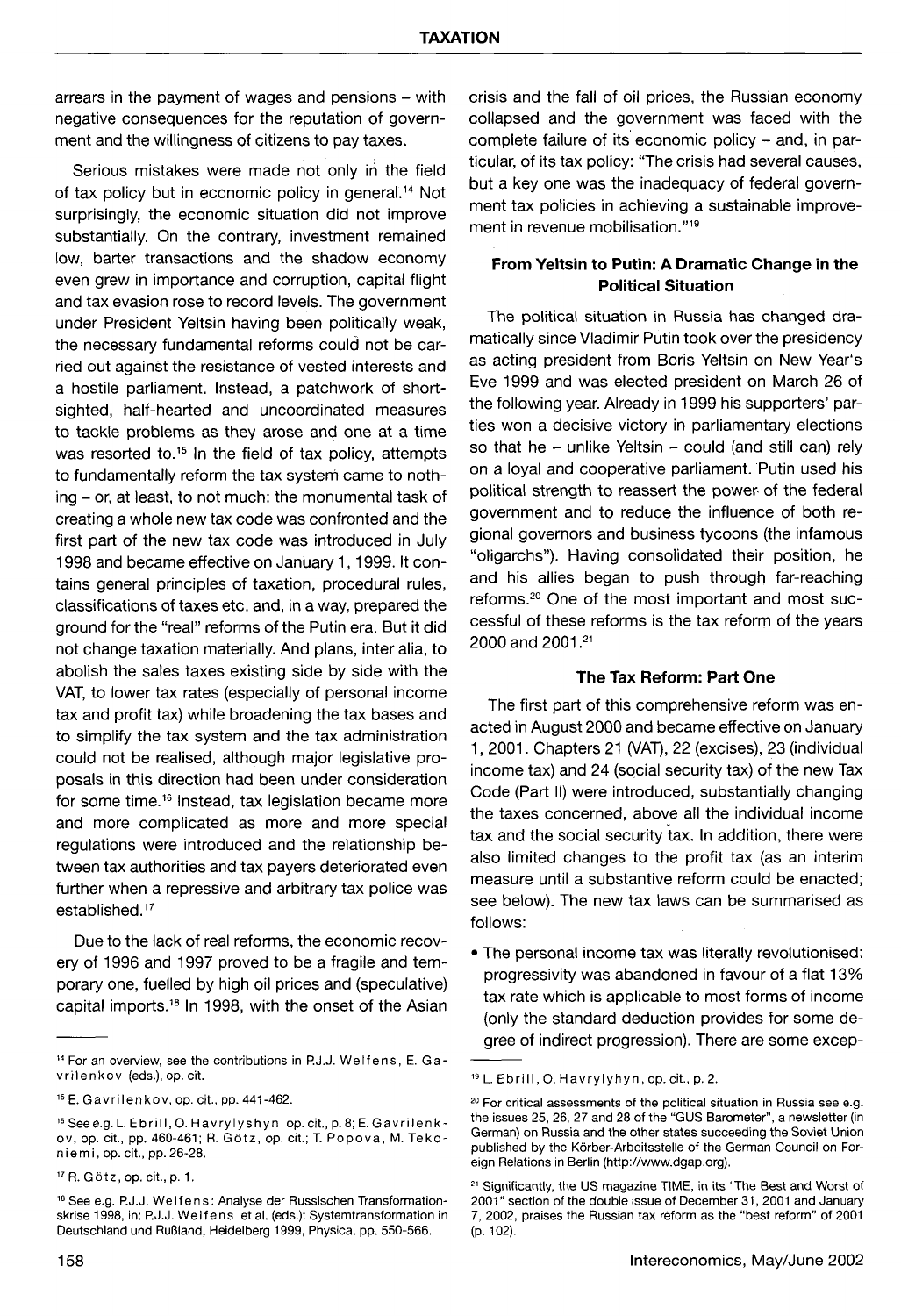tions, though: most importantly, dividends are taxed at the higher rate of 30%. On the other hand, the double taxation of dividends was eliminated. Formerly, dividends (or, rather, the profits they were paid from) were subject to the profit tax and the personal income tax (without any offsets). Now, the profit tax paid on that part of the profit which is distributed as dividends offsets the personal income tax. Therefore, dividends in effect are taxed only once  $-$  at the rate of the personal income tax. Furthermore, a 35% withholding tax is imposed on income from bank deposits with an interest rate exceeding three quarters of the Central Bank refinancing rate (insofar as interest income does not exceed that limit, it is subject to the regular 13% tax), lottery prizes and income from gambling.

- The four separate social security taxes were replaced by a unified social security tax the proceeds of which no longer go to extrabudgetary funds but to the federal budget. Its tax base still consists of the total payroll but its tax scale is now regressive and depends on the average wage paid - beginning with 35.6% for the first 100,000 rubles and declining to 2% (5% in 2001) for that part of the average wage which exceeds 600,000 rubles. The employees themselves no longer have to pay into the pension fund.
- Although the VAT rates were not altered, VAT legislation was simplified and clarified: many tax exemptions were abolished and it was made clear that certain financial transactions (such as inter-company loans) are not subject to VAT.
- Except for the regional sales tax, sales taxes were either abolished right away (municipal housing tax) or phased out (the road user's tax was reduced to 1% and will, in 2003, be cancelled completely). To compensate local governments for the resulting revenue losses, the profit tax was modified: a second variable portion (up to 5% of taxable profits) was introduced whose revenue goes to local budgets - thus increasing the maximum tax rate to 35% (43% for banks and other financial companies), albeit only temporarily (see below).
- In the face of the problematic situation of public health in Russia the taxes on alcohol and tobacco were raised - an exception to the general trend towards lower taxes.

#### **The Tax Reform: Part Two**

The reform of the profit tax (Tax Code, Part II, Chapter 25) was passed in August 2001 and became effective on January 1, 2002. Its most important elements can be described as follows:

- The maximum tax rate was lowered to 24% and unified; banks and other financial companies no longer have to pay a higher tax. The withholding tax on dividends received was lowered to 6% (for foreign recipients it remains at 15%). Thus, dividends are now taxed uniformly at 30% - whether they are paid to individual shareholders (see above) or to other companies (24% profit tax plus 6% dividend tax).
- The revenue is distributed between the federal budget (7.5% of taxable profits), regional budgets (between 10.5% and 14.5% of taxable profits) and local budgets (2% of taxable profits). Therefore, only regional governments - and no longer local governments - have some leeway with regard to "their" profit tax rate.
- Most exceptions and special regulations were abolished. The rules governing the deductibility of costs and the carry-over of losses were brought into line with international standards (although not completely so).
- Companies were required to adopt the accrual method of accounting (instead of the cash method). New tax accounting rules were introduced which amount to a move from Russian Accounting Standards (RAS) to International Accounting Standards (IAS).

#### **Aims of the Tax Reform**

What were the intentions behind the tax reform 2000/2001? The old tax system having fulfilled neither its fiscal nor its non-fiscal functions, the new tax system was designed to do better in both regards. In a way, tax reform was facilitated by the complete failure of the old system. It was obvious that a radical reform was necessary, and because there were clear signs that the Russian economy was situated on the downward sloping part of the Laffer curve, the objective to both increase revenue and stimulate the economy was quite realistic.

With regard to tax revenue, improving tax discipline and fighting tax evasion was of utmost importance. Several measures are intended to further this end: clearly, the low flat-rate income tax is supposed to make tax evasion less worthwhile and thus induce tax payers, especially those with high incomes, to leave the shadow economy and legalise their incomes. The same goes for the unified social security tax: formerly, due to the high tax burden on wages (38.7%), many employers paid their employees only part of their wages as actual wages and the other (often larger)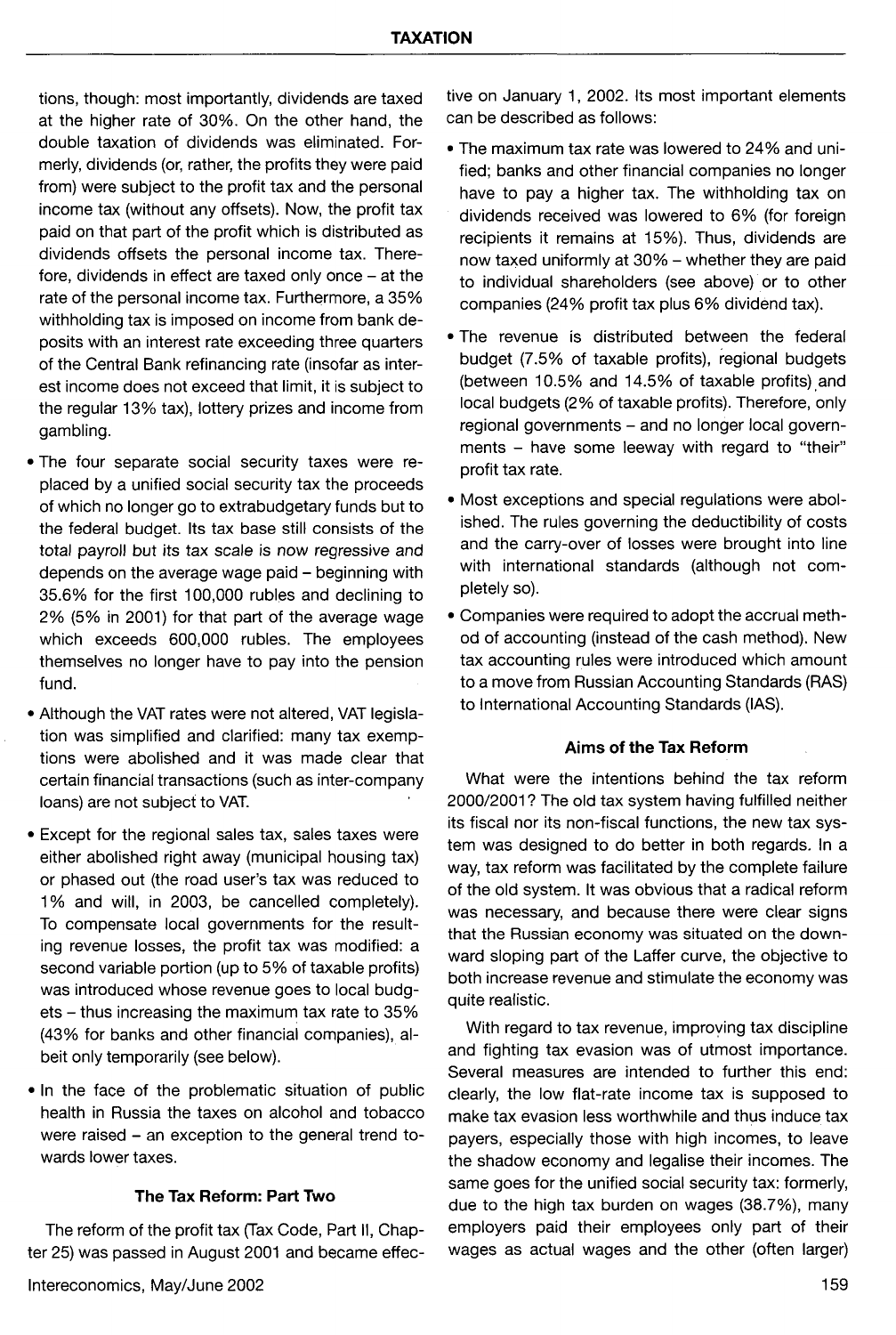part in some other form (see above), thus evading much of the social security taxes. Of course, this kind of tax evasion was both easier and more lucrative in the case of high wages.<sup>22</sup> It is for this reason that the unified social security tax lowered the tax burden not only in general but, due to its regressive tax scale, in particular for higher wages which are expected to be legalised.<sup>23</sup> Furthermore, by simplifying the tax code considerably loopholes were closed and the potential for unintentional non-compliance was lessened.

Of course, all these measures are also intended to stimulate economic activity  $-$  which is the main objective of the reform of the profit tax. Hitherto companies bore a disproportionate share (by international standards) of the tax burden which made investing unattractive - not only for Russian but also for foreign companies.<sup>24</sup> The Russian government was hoping to improve the investment climate by lowering (and unifying) the profit tax rate and by softening the rules for the calculation of the tax base. At the same time, possible revenue losses were expected to be made up by an increase in the revenue of the individual income tax.

#### **Positive Effects**

So far, it seems as if the hopes of the government will be realised: income tax revenue is up (by about 70% in 2001 as against 2000) as is the revenue of the social security tax (117% of planned revenue was collected in 2001); total federal tax revenue for 2001 is up by 50% (compared with the previous year).<sup>25</sup> This development may be expected to continue as more and more taxpayers will move from the shadow to the legal economy when (and if!) they see that the government does not "cheat"  $-$  i.e. does not raise taxes after people have legalised their incomes in the expectation that taxes would remain low.<sup>26</sup> Of course, the revenue increase improved the budget situation: the federal budget showed a surplus in 2001 (2.4%

of GDP) and debt service is no longer a problem. The economic recovery, which already began in 2000, continued in 2001: GDP grew by 5.5% and the five main economic sectors grew by 5.7%; unemployment and capital investment were moving in the right direction; the balance of trade was positive; the ruble was stable (in real terms); and inflation, though still high, remained manageable with a rate of 18.6%. Growth is expected to continue in 2002 - albeit at a slower rate of about 3.5%.<sup>27</sup>

Of course, it is not possible to attribute this positive development exclusively to the tax reform. But, although other reforms, political stability and the high oil price also played important roles, there is no denying that the tax reform has been a crucial factor  $-$  the importance of which can only increase with the second part of the reform now effective.

#### **The Tax Reform Is Not Unfair**

But, one might argue, has the success of the tax reform not been bought at the price of neglecting fairness and the ability-to-pay principle? After all, a flat income tax and a regressive social security tax do not look particularly fair. However, this objection does not stand close scrutiny: above all, the economic situation in Russia at the end of the 1990s was such that stimulating growth and securing tax revenue had to be the paramount considerations - even if that resulted in some unfairness. But there are good arguments that this has not really been the case. Let us first turn to the flat income tax: in the public finance community it is highly controversial whether fair taxation really necessitates a progressive income tax or whether fairness and a flat tax are compatible (with the majority now leaning towards the latter position). In any case, the flat tax avoids a host of (more or less complicated) problems which themselves may easily give rise to unfair taxation. Furthermore, it has to be considered what Russian taxation looked like in reality: the progressive income tax was in the books but, due to widespread tax evasion by, above all, rich individuals, actual income taxation was proportionate at most, maybe even regressive.<sup>28</sup> Even if a flat income tax were unjust, the tax reform at least did not really lead to more unfairness. Finally, some measures actually increase fairness (such as abolishing the tax exemp-

<sup>&</sup>lt;sup>22</sup> In "official" accounting at least some part of the wage of every employee must appear and on this part social security taxes must be paid. Thus, the higher the wage, the lower (relative to the wage) the unavoidable tax burden.

<sup>&</sup>lt;sup>23</sup> If this is the "carrot", there is also a "stick": taxation of interest (and, especially, of "excessive" interest) was toughened in order to make certain methods of evading social security taxes less attractive (see above).

<sup>24</sup> T. Popova, M. Tekoniemi, op. cit., pp. 26-28.

<sup>25</sup> See http://www.nalog.ru/news/anons02/. With the profit tax reform effective only for a couple of weeks, its revenue effects cannot yet be told.

<sup>&</sup>lt;sup>26</sup> The potential for further revenue increases is considerable since, according to the Ministry of Taxation, about 25% of Russians still operate in the shadow economy (http://www.garweb.ru/conf/mns/ 20011114/index.htm).

<sup>&</sup>lt;sup>27</sup> For economic data on Russia (in English) see, in particular, the "main economic indicators" of the Central Bank of Russia (http://www.cbr.ru/ eng/statistics/credit\_statistics/) and the "key economic indicators" of the Economic Expert Group (http://www.eeg.ru(e)keyind.html).

<sup>&</sup>lt;sup>28</sup> E. Gavrilenkov: Towards Credible Monetary and Fiscal Policies in Russia, p. 206, in: P.J.J. Welfens, E. Gavrilenkov (eds.), op. cit., pp. 189-208.